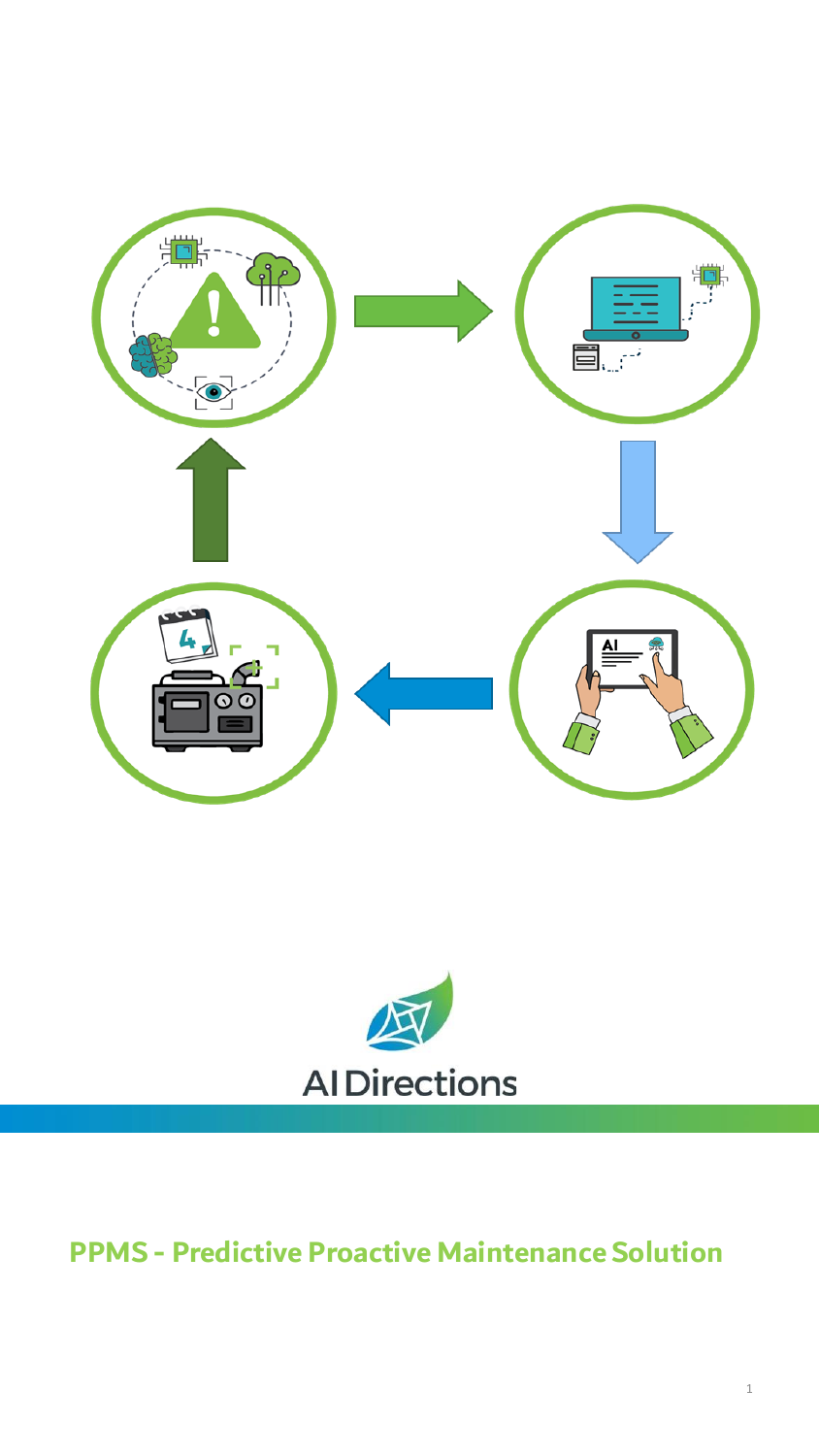## **Reactive, Preventive, and Predictive Maintenance**

Poor maintenance strategies can reduce an organization's overall productive capacity. It can be difficult to determine how often a machine should be taken offline to be serviced as well as weigh the risks of lost production time against those of a potential breakdown. Currently, most maintenance organizations are forced to handle this dilemma with a complicated balancing act between maximizing the useful life of a part and asset at the risk of machine downtime. Maintenance strategies traditionally fall into one of three categories, each with its own challenges and benefits.

|                   | <b>Benefits</b>                                                                                                                                                                                     | <b>Challenges</b>                                                                                                                                                 |
|-------------------|-----------------------------------------------------------------------------------------------------------------------------------------------------------------------------------------------------|-------------------------------------------------------------------------------------------------------------------------------------------------------------------|
| <b>Reactive</b>   | • Maximum utilization and<br>production value from asset                                                                                                                                            | • Unplanned downtime<br>• Potential for further<br>damage to the asset<br>• Higher maintenance costs                                                              |
| <b>Preventive</b> | • Lower maintenance costs<br>• Less equipment<br>malfunction and unplanned<br>downtime                                                                                                              | • Need for spare part and<br>inventory management<br>• Increased planned downtime<br>• Maintenance on seemingly<br>perfect assets                                 |
| <b>Predictive</b> | <b>• Connected technologies</b><br>provide a holistic view of<br>asset health<br>• Improved analytics options<br>• Removes necessity to run-to-failure or<br>replace a part while it still has life | • Increased upfront<br>infrastructure management<br>• Complex system<br>implementation requirements<br>including data management,<br>technology and user adoption |

With predictive maintenance, planned and unplanned downtime, high maintenance costs, the potential for further asset damage, and unnecessary maintenance on working assets is decreased. The connected technologies involved in predictive maintenance pull data from multiple systems to provide real-time insights into asset health, allowing the computers to complete the work behind the scenes and allow the maintenance managers to deploy their resources more effectively and efficiently. In fact, a recent research study by [McKinsey](https://www.mckinsey.com/business-functions/operations/our-insights/digitally-enabled-reliability-beyond-predictive-maintenance) shows predictive maintenance cost savings of 18% to 25% in maintenance expenditures alone, with additional savings and benefits through increased uptime. With predictive maintenance and connected technologies, maintenance teams can better address the issue of the right asset with the right part and the right person at the right time.

AIDirections is proud to present its AI-based solution for predictive maintenance **PPMS** (Predictive Proactive Maintenance Solution).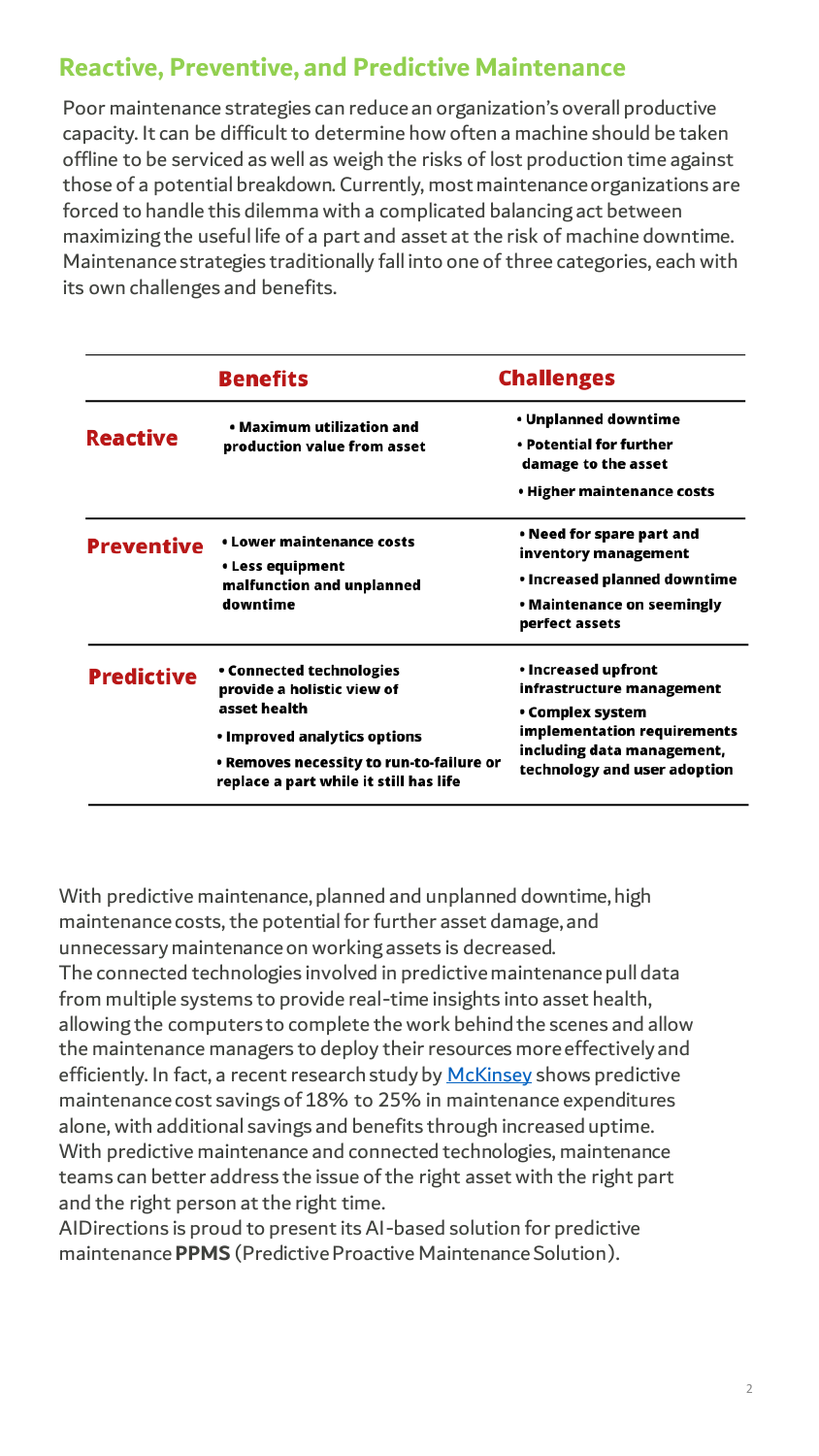# **PPM-AIDirections' Predictive Maintenance Solution**



• PPMS – Forecasting Failures: How it works?

PPMS has an embedded ML/AI module that answers the following question: **"what is the probability that the Machine with ID 'xyz' might exhibit a failure tomorrow?"**

To this end, PPMS fetches data from various sensors. Next, these data are aggregated on a daily basis. This aggregation is followed by feature extractions. The features extraction process aims to summarize and symbolize the behavior of each machine separately. Here are a few notes on PPM:

- PPMS considers each machine independently. This helps PPMS to distinguish the (ab)normal activities of each machine based on its specific characteristics; and, consequently, provide a more accurate failure's forecast.
- Initially, PPMS fetch the data from the DB. It also compose a set of new features on the server side. Thus, the frontend user's machine can respond faster to the user's command.
- PPMS can save the new features of each machine separately on the local drive. This will save time. So, instead of fetching the DB every time from the server, PPMS can use a local version of the data.
- The accuracy of PPMS's forecasts will increase as more data will be added in the future.

Sensors will be continuously reading data and monitoring equipment condition



generating the predictive maintenance index

Control monitoring and alert system that keeps predicting and monitoring the state of the equipment